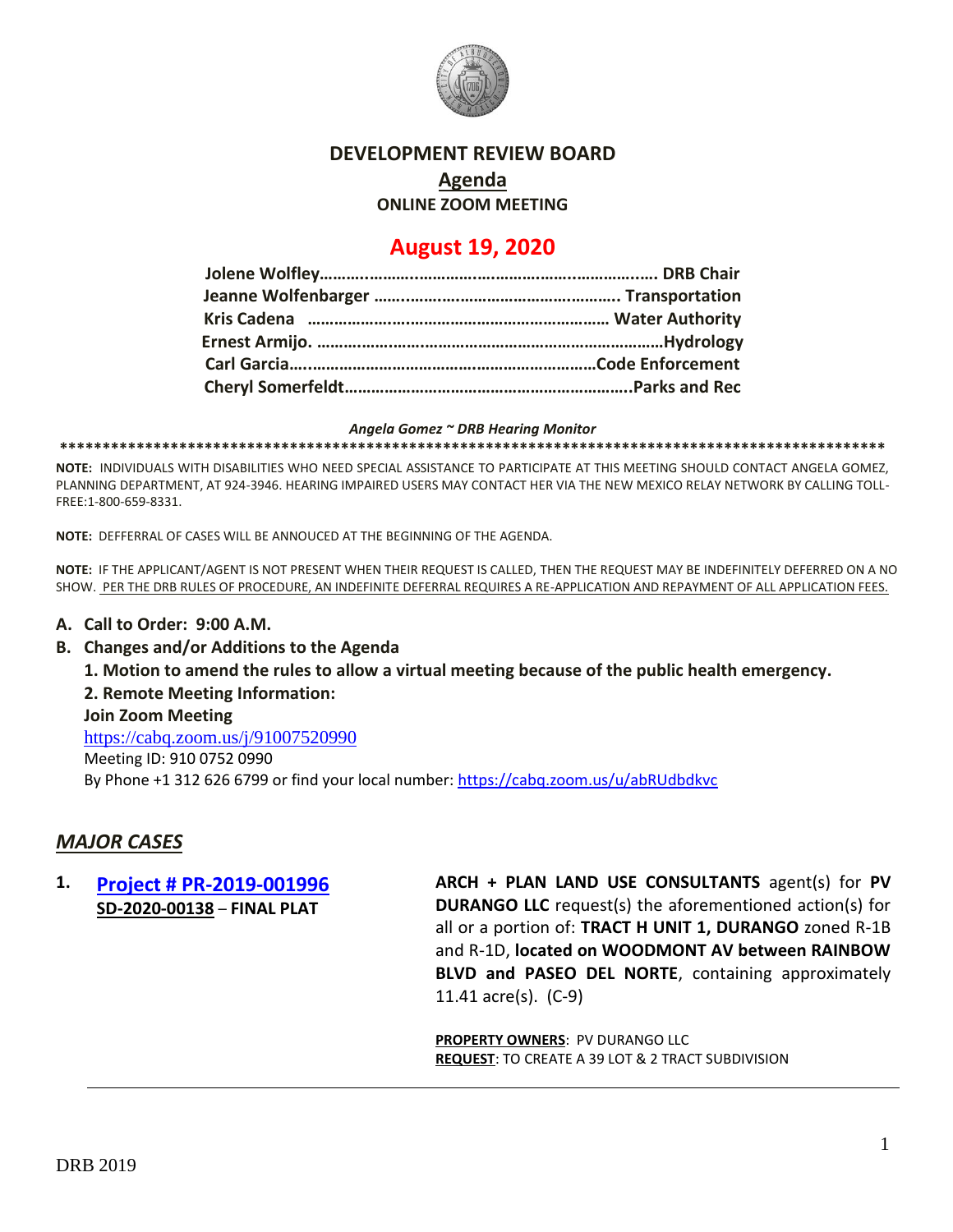| 2. | Project # PR-2020-003887<br>(1010532)<br>SI-2020-00367 - SITE PLAN                        | SCOTT ANDERSON agent(s) for MICHAEL DRESKIN<br>request(s) the aforementioned action(s) for all or a portion<br>of: LOT 5, BLOCK 23, BROAD ACRES ADDN, zoned MX-M,<br>located at 2818 4TH ST NW, containing approximately 1.27<br>acre(s). (H-14) [Deferred from 7/8/20, 7/22/20, 7/29/20]                                                                      |
|----|-------------------------------------------------------------------------------------------|----------------------------------------------------------------------------------------------------------------------------------------------------------------------------------------------------------------------------------------------------------------------------------------------------------------------------------------------------------------|
|    |                                                                                           | PROPERTY OWNERS: MICHAEL DRESKIN<br><b>REQUEST:</b> SITE PLAN FOR APARTMENT WITH MORE THAN 50 UNITS                                                                                                                                                                                                                                                            |
|    |                                                                                           | ** THE AGENT HAS REQUESTED A DEFERRAL TO SEPTEMBER<br>$2^{ND}$ .                                                                                                                                                                                                                                                                                               |
|    | <b>MINOR CASES</b>                                                                        |                                                                                                                                                                                                                                                                                                                                                                |
| 3. | PR-2019-002671<br>(1007140)<br>SD-2020-00144 - AMENDMENT TO<br><b>INFRASTRUCTURE LIST</b> | MARK GOODWIN & ASSOCIATES, PA agent(s) for JTH, LLC<br>request(s) the aforementioned action(s) for all or a portion<br>of: TRACT 2-A, JUAN TABO HILLS, UNIT 1 zoned R-T,<br>located at MONACHOS RD between JUAN TABO BLVD<br>AND TIJERAS ARROYO, containing approximately 9.54<br>acre(s). (M-22)<br>PROPERTY OWNERS: PULTE HOMES, EASTSIDE DEVELOPMENT        |
|    |                                                                                           | REQUEST: AMENDMENT TO INFRASTRUCTURE LIST - REMOVAL OF<br>LOMR LINE ITEM                                                                                                                                                                                                                                                                                       |
| 4. | PR-2020-004242<br>VA-2020-00268 - WAIVER TO IDO                                           | MODULUS ARCHITECTS INC. /ANGELA WILLIAMSON<br>agent(s) for CENTRAL AVE & ATRISCO PROS REAL ESTATE,<br>LLC request(s) the aforementioned action(s) for all or a<br>portion of: TRACT AA, RANCHO VILLAGE PARTNERS zoned<br>MX-M, located at 4201 CENTRAL AVE NW between<br>CENTRAL AVE SW and ATRISCO DR SW, containing<br>approximately 13.1683 acre(s). (J-12) |
|    |                                                                                           | PROPERTY OWNERS: CENTRAL AVE & ATRISCO PROS REAL ESTTE, LLC<br>C/O MICHAEL PROVENZANO<br>REQUEST: WAIVER TO THE IDO PER PARKING AND LOADING STANDARD                                                                                                                                                                                                           |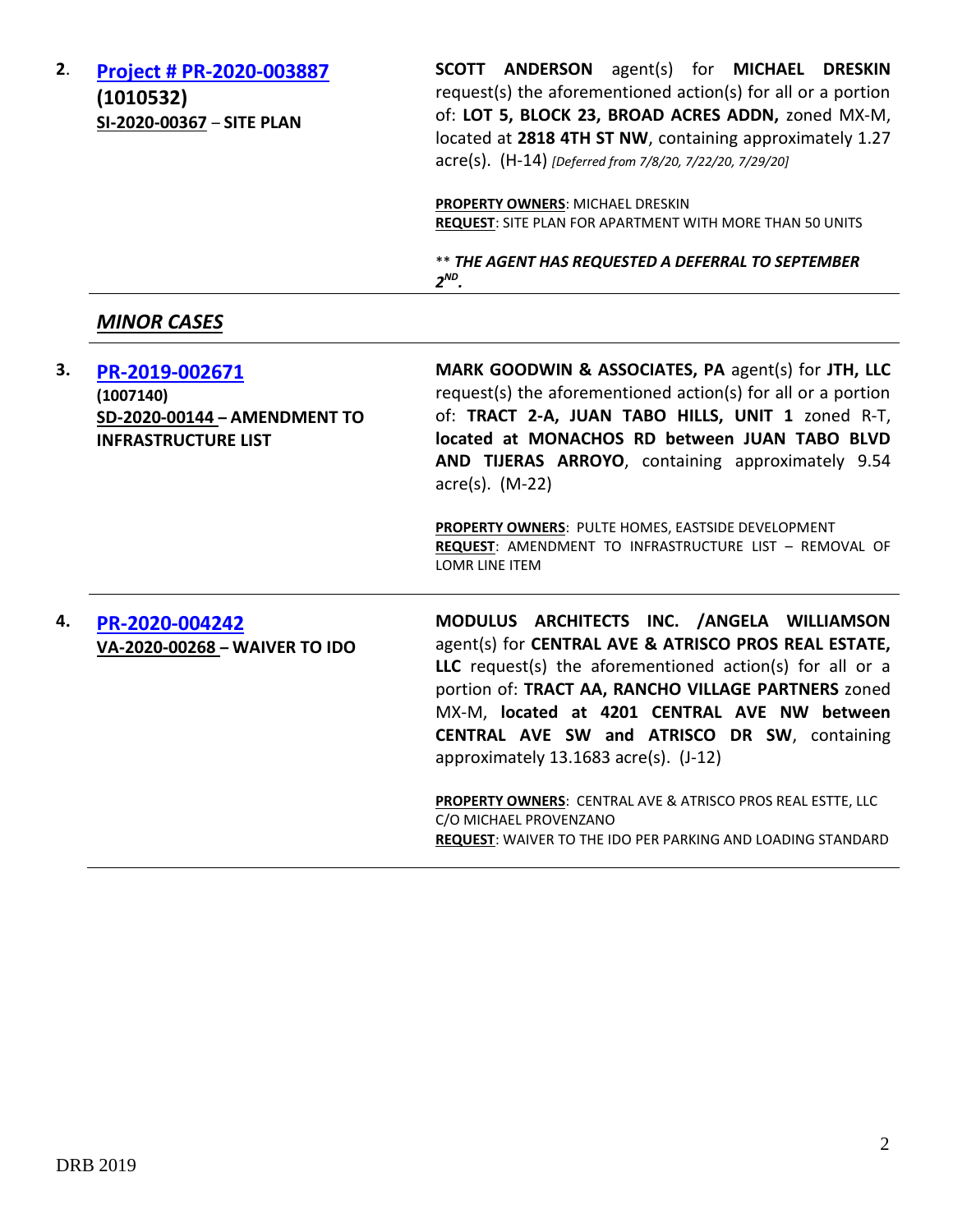| 5. | PR-2020-004077<br>SD-2020-00146 - PRELIMINARY/FINAL<br><b>PLAT</b><br>VA-2020-00269- VARIANCE TO DPM<br>(Sketch Plat 7/15/20) | WAYJOHN SURVEYING, INC. agent(s) for MILTON<br>BACA/ROBERT RANDAZZO request(s) the aforementioned<br>action(s) for all or a portion of: Tracts 1-3 block 4, COLLEGE<br>VIEW BUSINESS ADDITION, zoned MX-M, located at 3901<br>CENTRAL AVE NE between MORNINGSIDE AVE NE and<br>ALISO DR NE, containing approximately 0.2357 acre(s).<br>$(K-15)$<br>PROPERTY OWNERS: MILTON S. BACA/ROBERT RANDAZZO<br>REQUEST: ADJUST INTERIOR LOT LINES BETWEEN 3 LOTS TO FOLLOW<br>BUILDING FIREWALLS AND WAIVER TO DPM FOR ALLEY WIDTH.                                                     |
|----|-------------------------------------------------------------------------------------------------------------------------------|---------------------------------------------------------------------------------------------------------------------------------------------------------------------------------------------------------------------------------------------------------------------------------------------------------------------------------------------------------------------------------------------------------------------------------------------------------------------------------------------------------------------------------------------------------------------------------|
| 6. | <b>Project # PR-2020-003222</b><br>SD-2020-00116 - PRELIMINARY/FINAL<br><b>PLAT</b><br>(Sketch Plat 1/8/20)                   | CSI - CARTESIAN SURVEY'S INC. agent(s) for MALL AT<br>COTTONWOOD II LLC C/O WASHINGTON PRIME GROUP LP<br>request(s) the aforementioned action(s) for all or a portion<br>of: TRACT B-4-A, 2 <sup>ND</sup> REVISION COTTONWOOD MALL,<br>zoned MX-M, located at 10000 COORS BYPASS NW<br>between 7 BAR LOOP and COORS BLVD NWP, containing<br>approximately 11.6624 acre(s). (B-13) [Deferred from 7/8/20,<br>7/22/20, 7/29/20, 8/5/20]<br>PROPERTY OWNERS: MALL AT COTTONWOOD II LLC C/O WASHINGTON<br>PRIME GROUP LP<br>REQUEST: SUBDIVIDE ONE EXISTING TRACT INTO 2 NEW TRACTS |
| 7. | PR-2019-002905<br>SD-2020-00132 - PRELIMINARY/FINAL<br><b>PLAT</b><br>(Sketch Plat 1/15/20)                                   | ARCH + PLAN LAND USE CONSULTANTS agent(s) for<br>SUNPORT PARK HOSPITALITY LLC<br>request(s) the<br>aforementioned action(s) for all or a portion of: 2-A-2,<br>SUNPORT PARK, zoned NR-BP, located at WOODWARD RD<br>between UNIVERSITY BLVD and TRANSPORT ST, containing<br>approximately 2.0473 acre(s). (M-15) [Deferred from 7/15/20,<br>7/29/20]<br>PROPERTY OWNERS: SUNPORT PARK HOSPITALITY LLC<br><b>REQUEST:</b> CREATE 2 LOTS FROM 1 EXISTING LOT, GRANT ADDITIONAL<br>RECIPROCAL CROSS ACCESS, DRAINAGE EASEMENT                                                      |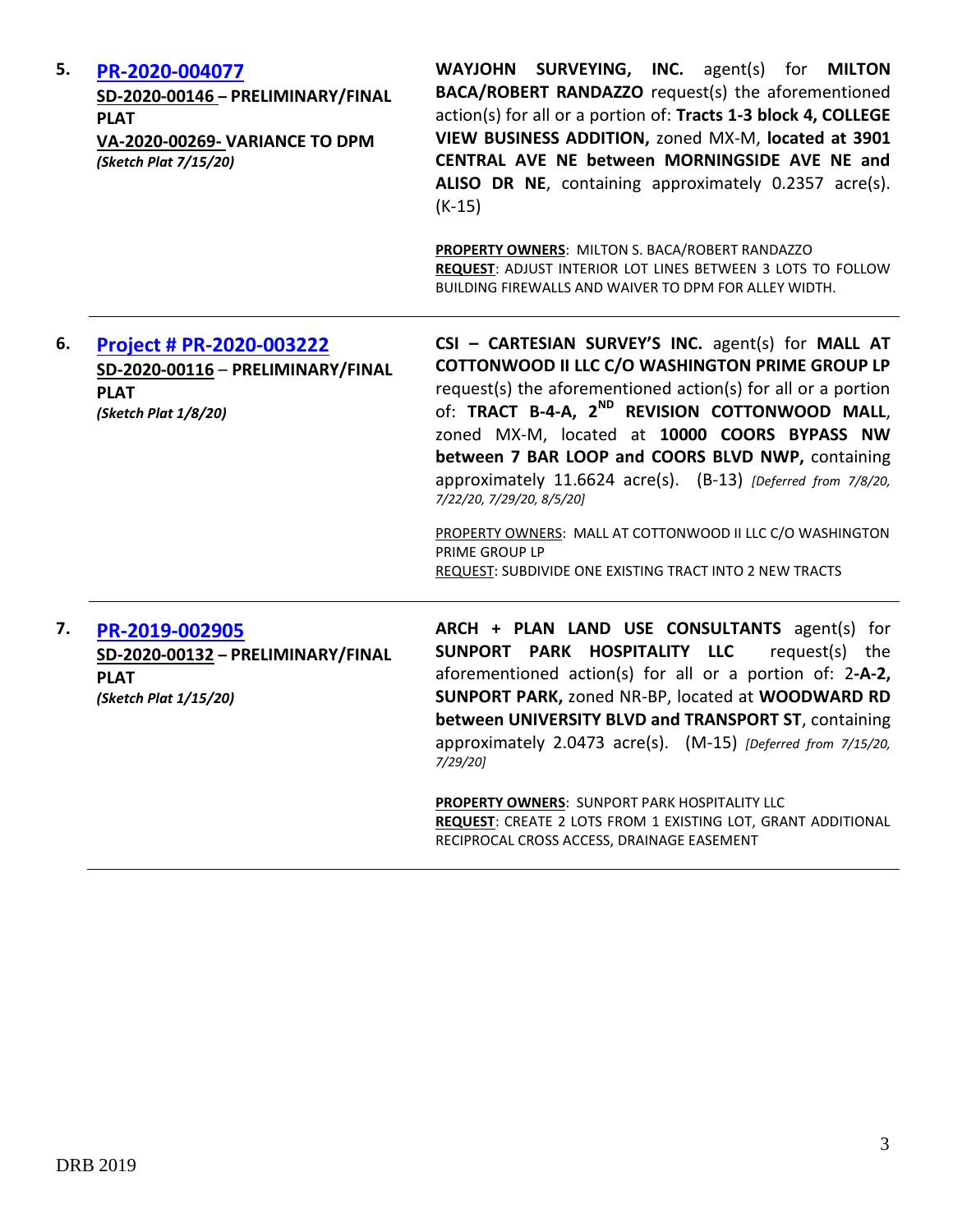| 8.  | Project # PR-2018-001374<br>SD-2020-00118 - PRELIMINARY/FINAL<br><b>PLAT</b>                           | ARCH + PLAN LAND USE CONSULTANTS agent(s) for NM<br><b>RESIDENTIAL FINANCIAL SOLUTIONS</b> request(s) the<br>aforementioned action(s) for all or a portion of: 214-A-X,<br>215-B AND LOT 1 BLOCK 21, TORREON SUBDIVISION,<br>zoned R-1A, located at 401, 407, 411 ANDERSON AVE SE<br>between JOHN ST and BROADWAY BLVD, containing<br>approximately 0.38 acre(s). (L-14) [Deferred from 7/8/20,7/22/20,<br>$8/5/20$ ]<br>PROPERTY OWNERS: NM RESIDENTIAL FINANCIAL SOLUTIONS<br><b>REQUEST: LOT REALIGNMENT</b> |
|-----|--------------------------------------------------------------------------------------------------------|-----------------------------------------------------------------------------------------------------------------------------------------------------------------------------------------------------------------------------------------------------------------------------------------------------------------------------------------------------------------------------------------------------------------------------------------------------------------------------------------------------------------|
| 9.  | Project # PR-2019-002268<br>SD-2020-00110 - PRELIMINARY/FINAL<br><b>PLAT</b><br>(Sketch Plat 12/18/19) | <b>COMMUNITY SCIENCES CORPORATION agent(s) for OUR</b><br>LAND LLC request(s) the aforementioned action(s) for all or<br>a portion of: LOT A-4, LANDS OF MICHAEL J. SNOW AND<br>ELIZABETH T. SNOW, zoned R-A, located at 2945 TRELLIS<br>DR. NW between DECKER RD NW and CAMPBELL RD NW,<br>containing approximately 0.8301 acre(s). (G-12) [Deferred from<br>7/8/20, 7/22/20, 7/29/20, 8/5/20, 8/12/20]                                                                                                        |
|     |                                                                                                        | PROPERTY OWNERS: OUR LAND LLC<br>REQUEST: DIVIDE ONE EXISTING LOT INTO 3 NEW LOTS, GRANT<br><b>EASEMENTS</b>                                                                                                                                                                                                                                                                                                                                                                                                    |
| 10. | PR-2020-003420<br>SD-2020-00143 - PRELIMINARY/FINAL<br><b>PLAT</b><br>(Sketch Plat 3/4/20)             | $CSI - CARTESIAN$ SURVEY'S INC. agent(s) for RED<br><b>SHAMROCK 21, LLC</b> request(s) the aforementioned<br>action(s) for all or a portion of: TRACT A-1, BELLAMAH'S<br>CENTRAL ADDITION zoned MX-H, located at 10415<br>CENTRAL AVE NE between EUBANK BLVD NE and<br><b>ELIZABETH ST NE, containing approximately 2.2806 acre(s).</b><br>$(L-21)$ [Deferred from 8/12/20]<br><b>PROPERTY OWNERS: RED SHAMROCK 21, LLC</b><br><b>REQUEST: SUBDIVIDE EXISTING TRACT INTO 2 NEW TRACTS</b>                       |
|     | <b>SKETCH PLAT</b>                                                                                     |                                                                                                                                                                                                                                                                                                                                                                                                                                                                                                                 |
| 11. | PR-2020-002253<br>PS-2020-00073 - SKETCH PLAT                                                          | JAG PLANNING & ZONING JUANITA GARCIA & ANDREW<br><b>GARCIA</b> request(s) the aforementioned action(s) for all or a<br>portion of: TRACT B, CASA DE ARMIJO & PLAZA HACIENDA,<br>zoned MX-T, located at 1919 OLD TOWN RD NW between<br>CENTRAL AVE NW AND MOUNTAIN RD NW, containing<br>approximately 2.17 acre(s). (J-13)<br>PROPERTY OWNERS: OLD TOWN PLAZA LLC<br><b>REQUEST: TO CREATE 2 SEPARATE LOTS FROM 1 LOT</b>                                                                                        |